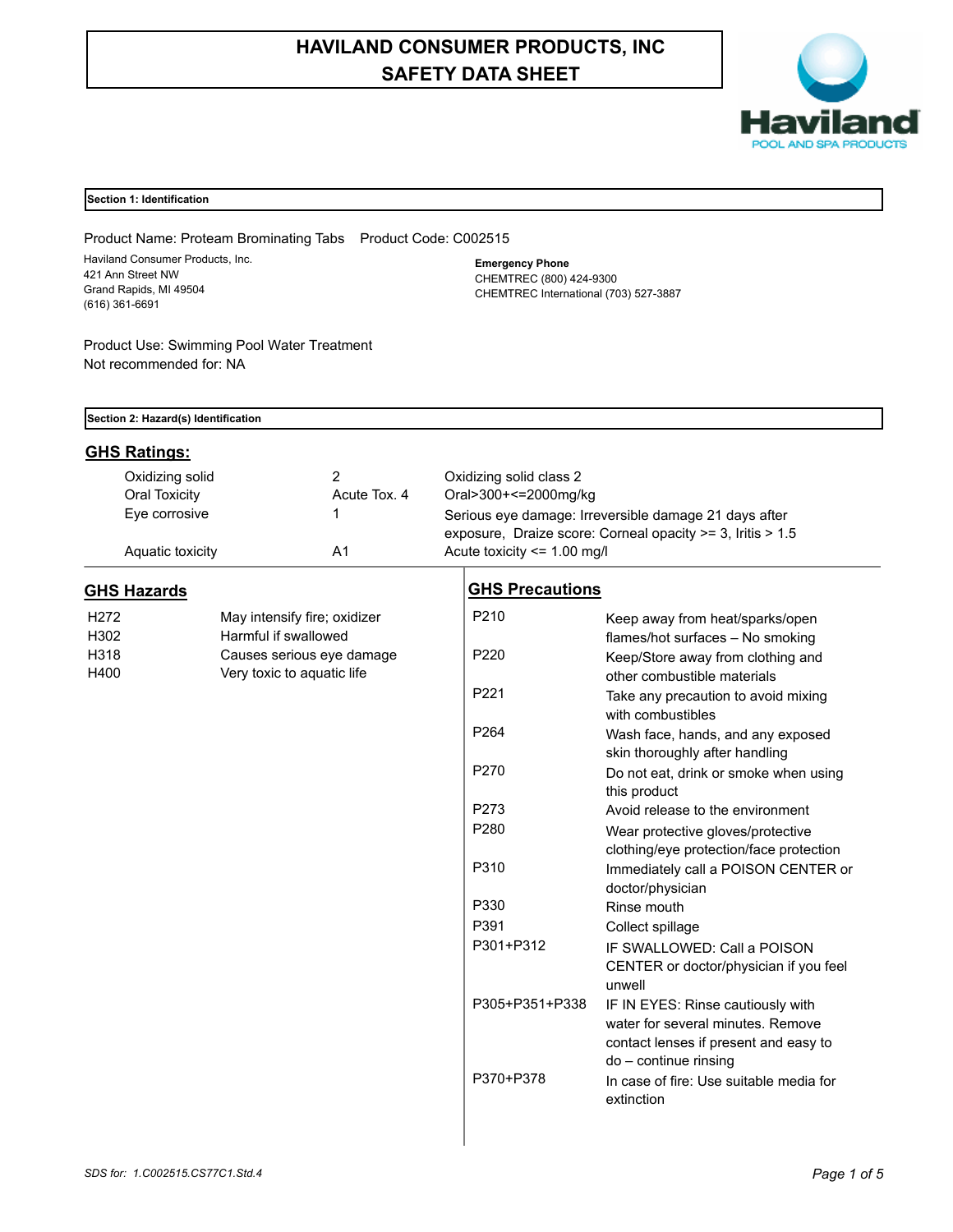**Danger**



**Section 3: Composition/Information on Ingredients**

| Chemical Name / CAS No.                                                                | <b>OSHA Exposure Limits</b> | <b>ACGIH Exposure Limits</b> | <b>Other Exposure Limits</b> |
|----------------------------------------------------------------------------------------|-----------------------------|------------------------------|------------------------------|
| 2,4-Imidazolidinedione, 1-<br>bromo-3-chloro-5,5-dimethyl-<br>16079-88-2<br>90 to 100% |                             |                              |                              |

## **Section 4: First-aid Measures**

#### **Inhalation**

Rescuers should put on appropriate protective gear. Remove from area of exposure. If not breathing, give artificial respiration. If breathing is difficult, give oxygen. Keep victim warm. Get immediate medical attention. To prevent aspiration, keep head below knees.

#### **Eye Contact**

Immediately flush eyes with water. Flush eyes with water for a minimum of 15 minutes, occasionally lifting and lowering upper lids. Get medical attention promptly.

#### **Skin Contact**

Remove contaminated clothing. Wash skin with soap and water. Get medical attention. Wash clothing separately and clean shoes before reuse.

#### **Ingestion**

If swallowed, do NOT induce vomiting. Give victim a glass of water. Call a physician or poison control center immediately. Never give anything by mouth to an unconscious person.

## **Section 5: Fire-fighting Measures**

### **Extinguishing Media**

Use water only. Do not use dry chemicals, carbon dioxide, or foam. **Specific Hazards Arising from the Chemical** Oxidizing material. Forms explosive mixtures with combustible, organic or other easily oxidizable materials. Combustion generates toxic fumes of hydrogen bromide, bromine gas, nitrogen oxides and hydrogen chloride.

**In Case of Fire:** Do not use ammonium phosphate extinguisher near water and this product. Hazardous reactions may occur.

## **Special Protective Equipment and Precautions for Firefighters**

**Special Information**: As in any fire, wear self-contained breathing apparatus pressure-demand (MSHA/NIOSH approved or equivalent) and full protective gear.

## **Section 6: Accidental Release Measures**

**Spills:** When handling or dealing with spills, use impact-resistant goggles with side shields, or face shield, body-covering clothes, including impervious rubber or plastic gloves and boots; use a dust respirator if dusting occurs. Sweep up dry spills and dispose of as described for pesticide disposal. If drum contents are contaminated or decomposing, do not reseal container; isolate unsealed drum in the open or in a well ventilated area; flood with large volumes of water if necessary.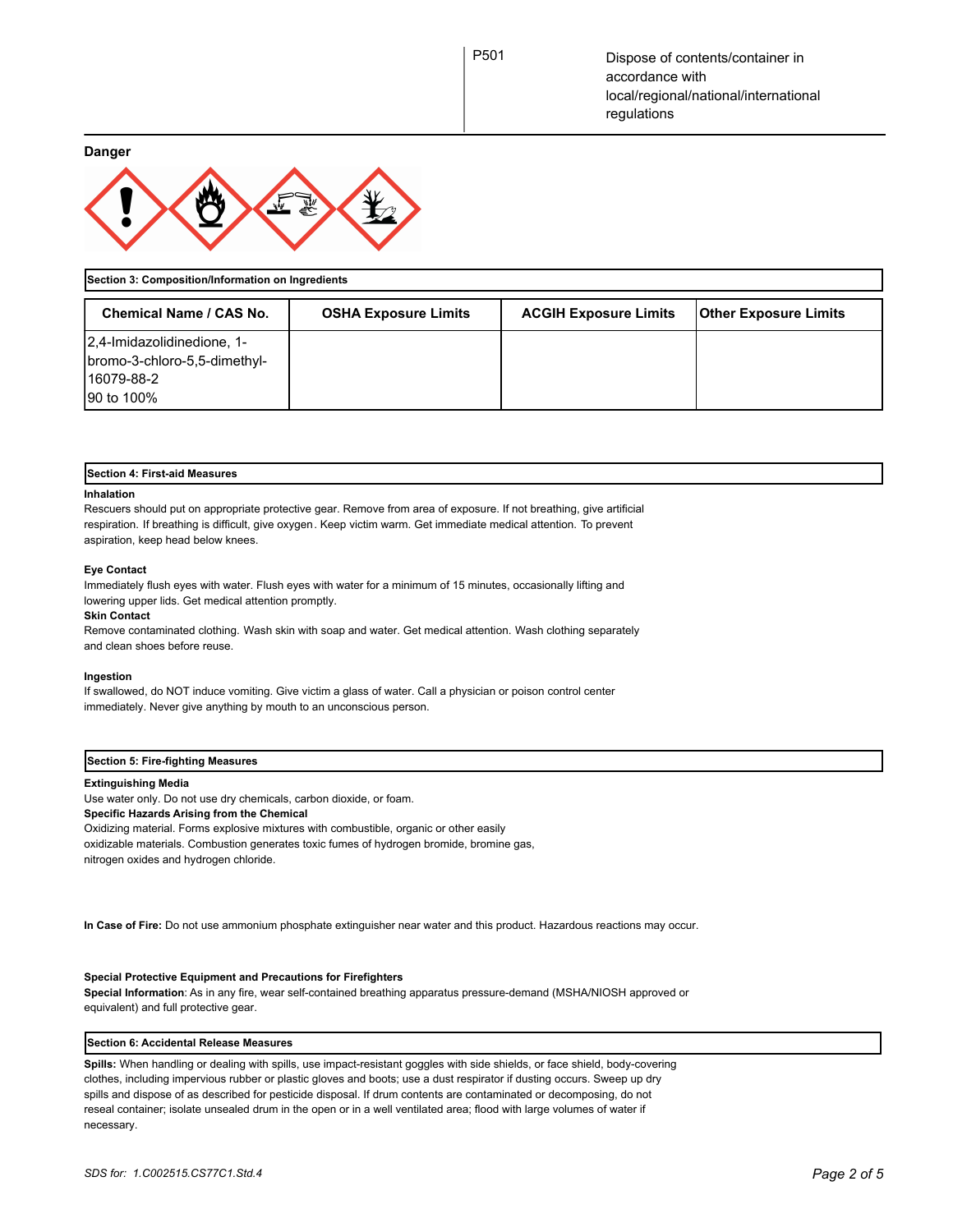## **Section 7: Handling and Storage**

## **Handling Procedures**

Use with adequate ventilation. Avoid breathing dusts, mists, and vapors. Do not get in eyes, on skin, or on clothing. Wear eye protection and protective clothing. Wash thoroughly after handling.

**Pesticide Storage:** Keep this product dry in the tightly closed, original container when not in use. Store in dark, cool [below 86°F (30°C)], dry, well-ventilated area. Keep product away from energy sources, combustible organic materials, oxidizers, strong bases, and moisture.

**Section 8: Exposure Control/Personal Protection** 

| <b>Chemical Name / CAS No.</b>                                                | <b>OSHA Exposure Limits</b> | <b>ACGIH Exposure Limits</b> | <b>Other Exposure Limits</b> |
|-------------------------------------------------------------------------------|-----------------------------|------------------------------|------------------------------|
| 1- 2.4-Imidazolidinedione, 1-<br>-lbromo-3-chloro-5,5-dimethyl<br>116079-88-2 |                             |                              |                              |

**RESPIRATORY PROTECTION:** A respiratory protection program that meets OSHA 1910.134 and ANSI Z88.2 requirements must be followed whenever workplace conditions warrant the use of a respirator.

**SKIN PROTECTION:** Wear impervious protective gloves. Wear protective gear as needed - apron, suit, boots.

**EYE PROTECTION:** Wear safety glasses with side shields (or goggles) and a face shield.

**OTHER PROTECTIVE EQUIPMENT**: Facilities storing or utilizing this material should be equipped with an eyewash facility and a safety shower.

**HYGENIC PRACTICES:** Do not eat, drink, or smoke in areas where this material is used. Avoid breathing vapors. Remove contaminated clothing and wash before reuse. Wash thoroughly after handling. Wash hands before eating.

## **Section 9: Physical and Chemical Properties**

| <b>Appearance:</b> Solid white tablets   | <b>Odor: Halogen odor</b>                           |  |
|------------------------------------------|-----------------------------------------------------|--|
| Vapor Pressure: Unknown                  | Odor threshold: Unknown                             |  |
| <b>Vapor Density: Unknown</b>            | $pH: 4.0$ (0.1% solution in DI<br>water)            |  |
| <b>Density: Unknown</b>                  | <b>Melting point: Unknown</b>                       |  |
| <b>Freezing point: Unknown</b>           | <b>Solubility:</b> 0.2 $q/100$ ml @ 25 $^{\circ}$ C |  |
| <b>Boiling range: Unknown</b>            | Flash point: Unknown                                |  |
| <b>Evaporation rate: Unknown</b>         | <b>Flammability: Unknown</b>                        |  |
| <b>Explosive Limits: Unknown</b>         | Specific Gravity Unknown                            |  |
| <b>Autoignition temperature: Unknown</b> | Decomposition temperature: Unknown                  |  |
| Viscosity: Unknown                       | Grams VOC less water: Unknown                       |  |
|                                          |                                                     |  |

**Section 10: Stability and Reactivity** 

## **Chemical Stability:**

STABLE

**Incompatible Materials**  Paints, petroleums and organic chemicals, oxidizing agents, and bases. **Conditions to Avoid** Mixing with anything but water. Heating above 160°C. **Hazardous Decomposition Products**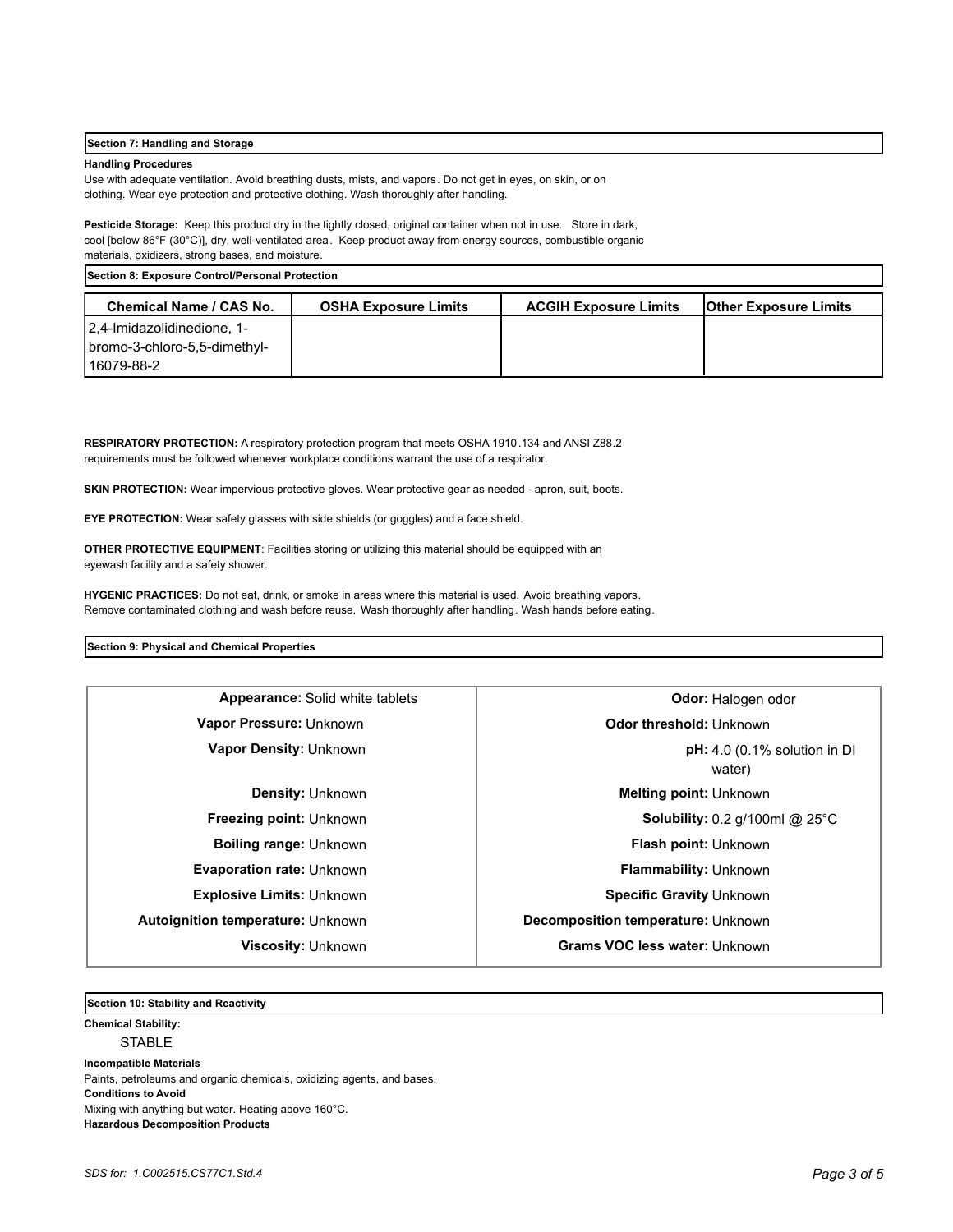## **Hazardous Polymerization**

Hazardous polymerization will not occur.

## **Section 11: Toxicology Information**

**Mixture Toxicity**

Oral Toxicity LD50: 590mg/kg

**Routes of Entry:**

Inhalation Ingestion Skin contact Eye contact

## **Effects of Overexposure**

## **Emergency Overview**

Corrosive and Strong Oxidizer. Causes irreversible eye damage and skin burns. Eye contact may cause loss of vision. Irritating to nose and throat. May be fatal if inhaled. Harmful if absorbed through skin or swallowed.

## **Acute Health Effects**

Eye contact may cause severe irritation. Corneal burns on prolonged contact with dust or concentrated suspension. Prolonged skin contact may cause reddening and superficial necrosis. Burns may be severe if skin is wet or damp. Inhalation irritates mucous membranes. Dust will burn respiratory tissues severely. Ingestion will burn digestive tract tissues severely.

CAS Number Description % Weight Carcinogen Rating

**Section 12: Ecological Information**

## **Component Ecotoxicity**

## **Section 13: Disposal Considerations**

**Pesticide Disposal:** Pesticide wastes may be hazardous. Improper disposal of excess pesticide, spray mixture, or rinsate is a violation of Federal Law. If these wastes cannot be disposed of by use according to label instructions, contact your State Pesticide or Environmental Control Agency, or the Hazardous Waste Representative at the nearest EPA Regional Office for guidance .

**Container Disposal:** Nonrefillable container. Do not reuse or refill this container. Offer for recycling, if available. Triple rinse (or equivalent) promptly after emptying.

**Section 14: Transportation Information**

**UN Code:** 1479 **Proper Shipping Name:** Oxidizing Solid, N.O.S. (Bromochloro-5, 5-Dimethylhydantoin) **Hazard Class:** 5.1 **Package Group:** II

## **Section 15: Regulatory Information**

EPA Reg. No. 57787-32 **FIFRA information:**

This chemical is a pesticide product registered by the Environmental Protection Agency and is subject to certain labeling requirements under federal pesticide law. These requirements differ from the